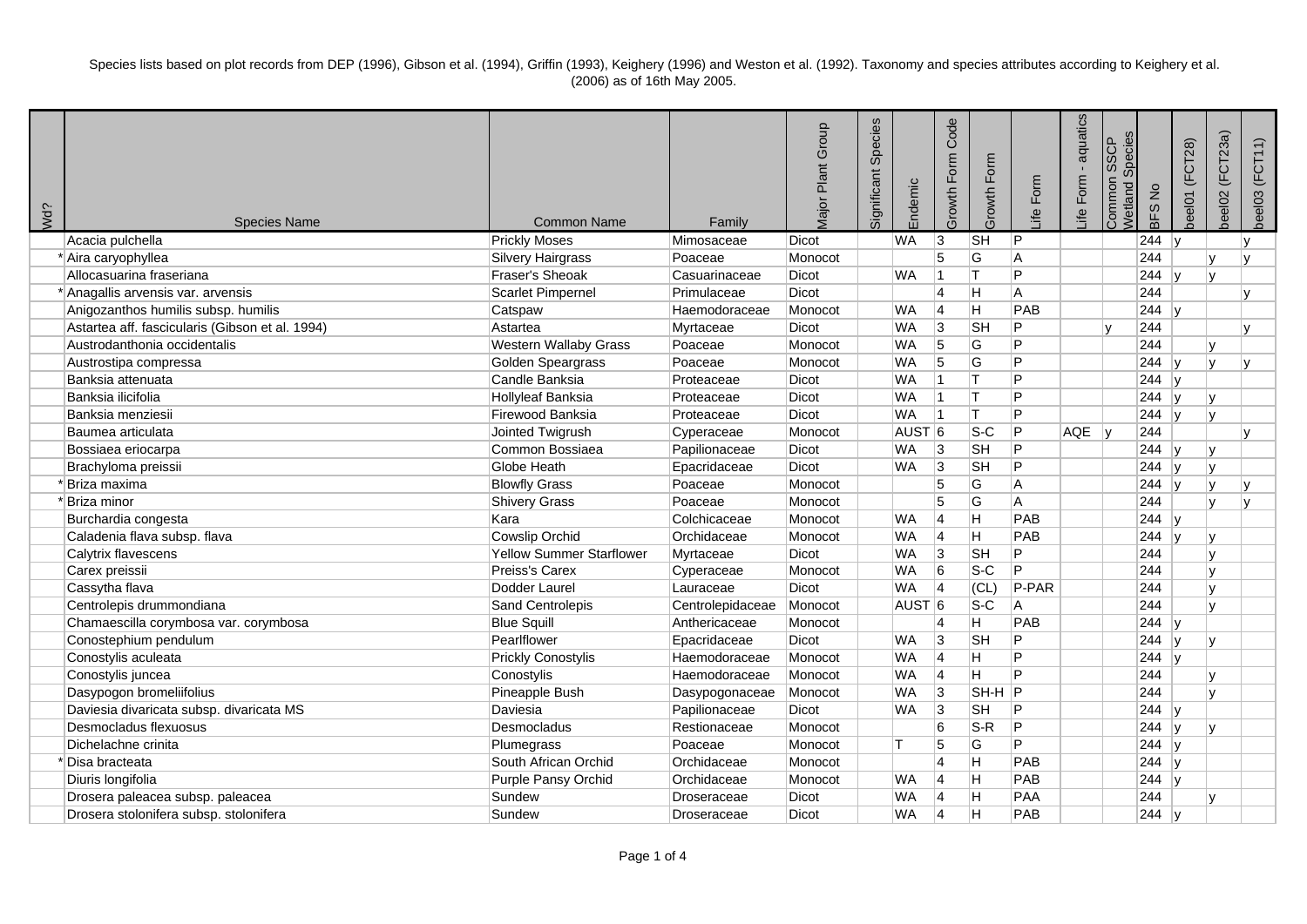Species lists based on plot records from DEP (1996), Gibson et al. (1994), Griffin (1993), Keighery (1996) and Weston et al. (1992). Taxonomy and species attributes according to Keighery et al. (2006) as of 16th May 2005.

| Wd? | <b>Species Name</b>                          | <b>Common Name</b>       | Family        | <b>Major Plant Group</b> | Species<br>Significant | Endemic            | Code<br>Growth Form | Growth Form | Form<br>∴ife | aquatics<br>Form<br>_ife | Species<br><b>SSCP</b><br>Common<br>Wetland | BFS No | (FCT28)<br>beel01 | (FCT23a)<br>beel02 | beel03 (FCT11) |
|-----|----------------------------------------------|--------------------------|---------------|--------------------------|------------------------|--------------------|---------------------|-------------|--------------|--------------------------|---------------------------------------------|--------|-------------------|--------------------|----------------|
|     | Ehrharta longiflora                          | Annual Veldtgrass        | Poaceae       | Monocot                  |                        |                    | 5                   | ΙG          | ΙA           |                          |                                             | 244    |                   | ۱v                 |                |
|     | Epilobium billardiereanum                    | Glabrous Willow Herb     | Onagraceae    | Dicot                    |                        | <b>WA</b>          | $\overline{4}$      | Η           | P            |                          |                                             | 244    |                   |                    |                |
|     | Epilobium hirtigerum                         | <b>Hairy Willow Herb</b> | Onagraceae    | <b>Dicot</b>             |                        |                    | $\overline{4}$      | н           | l P          |                          |                                             | 244    |                   |                    |                |
|     | Eryngium pinnatifidum subsp. pinnatifidum MS | Sand Devil               | Apiaceae      | Dicot                    |                        | <b>WA</b>          | 14                  | H           | PAB          |                          |                                             | 244    |                   |                    |                |
|     | Eucalyptus calophylla                        | Marri                    | Myrtaceae     | Dicot                    |                        | <b>WA</b>          | 11                  | lΤ          | P            |                          |                                             | 244    |                   |                    |                |
|     | Eucalyptus marginata subsp. marginata        | Jarrah                   | Myrtaceae     | <b>Dicot</b>             |                        | <b>WA</b>          | 1                   | lΤ          | P            |                          |                                             | 244    |                   |                    | v              |
|     | Eucalyptus rudis subsp. rudis                | <b>Flooded Gum</b>       | Myrtaceae     | Dicot                    |                        | <b>WA</b>          | 11.                 | ΙT.         | P            |                          | ۱v                                          | 244    |                   |                    | $\mathsf{v}$   |
|     | Ficus carica                                 | Edible Fig               | Moraceae      | Dicot                    |                        |                    | 11                  | lΤ          | P            |                          |                                             | 244    |                   |                    |                |
|     | Gastrolobium capitatum                       | Common Nemcia            | Papilionaceae | Dicot                    |                        | <b>WA</b>          | 3                   | <b>SH</b>   | P            |                          |                                             | 244    |                   |                    |                |
|     | * Gladiolus caryophyllaceus                  | Pink Gladiolus           | Iridaceae     | Monocot                  |                        |                    | 14                  | H           | PAB          |                          |                                             | 244    |                   |                    |                |
|     | Gompholobium tomentosum                      | Common Gompholobium      | Papilionaceae | <b>Dicot</b>             |                        | <b>WA</b>          | 3                   | <b>SH</b>   | P            |                          |                                             | 244    |                   |                    |                |
|     | Hardenbergia comptoniana                     | Hardenbergia             | Papilionaceae | Dicot                    |                        | <b>WA</b>          | 3                   | (CL)        | P            |                          |                                             | 244    |                   |                    |                |
|     | Hibbertia huegelii                           | Huegel's Hibbertia       | Dilleniaceae  | <b>Dicot</b>             |                        | <b>WA</b>          | 3                   | <b>SH</b>   | P            |                          |                                             | 244    |                   |                    |                |
|     | Hibbertia hypericoides                       | Common Hibbertia         | Dilleniaceae  | Dicot                    |                        | WA                 | 3                   | <b>SH</b>   | P            |                          |                                             | 244    |                   |                    |                |
|     | Hibbertia racemosa                           | Stalked Hibbertia        | Dilleniaceae  | Dicot                    |                        | <b>WA</b>          | 3                   | <b>SH</b>   | P            |                          |                                             | 244    |                   | $\mathbf{v}$       |                |
|     | * Holcus setiger                             | Annual Fog               | Poaceae       | Monocot                  |                        |                    | $\overline{5}$      | G           | A            |                          |                                             | 244    |                   |                    |                |
|     | Homalosciadium homalocarpum                  | Homahoma                 | Apiaceae      | Dicot                    |                        | <b>WA</b>          | 14                  | Η           | A            |                          |                                             | 244    |                   | $\mathbf{v}$       |                |
|     | Hovea pungens                                | <b>Prickly Hovea</b>     | Papilionaceae | <b>Dicot</b>             |                        | <b>WA</b>          | 3                   | <b>SH</b>   | P            |                          |                                             | 244    |                   | $\mathsf{v}$       |                |
|     | Hovea trisperma var. trisperma               | Common Hovea             | Papilionaceae | Dicot                    |                        | <b>WA</b>          | 3                   | <b>SH</b>   | P            |                          |                                             | 244    |                   |                    |                |
|     | Hydrocotyle scutellifera                     | Pennywort                | Apiaceae      | <b>Dicot</b>             |                        | <b>WA</b>          | 14                  | Η           | A            |                          |                                             | 244    |                   |                    |                |
|     | *Hypochaeris glabra                          | Flatweed                 | Asteraceae    | Dicot                    |                        |                    | $\overline{4}$      | Η           | A            |                          |                                             | 244    |                   |                    |                |
|     | Hypolaena exsulca                            | Hypolaena                | Restionaceae  | Monocot                  |                        |                    | 6                   | $S-R$       | P            |                          |                                             | 244    |                   | v                  |                |
|     | Isolepis marginata                           | Coarse Clubrush          | Cyperaceae    | Monocot                  | т                      |                    | 6                   | $S-C$       | l A          |                          |                                             | 244    |                   |                    |                |
|     | Isotropis cuneifolia subsp. cuneifolia       | Granny's Bonnets         | Papilionaceae | Dicot                    |                        | WA                 | 14                  | $H-SH$ P    |              |                          |                                             | 244    |                   |                    |                |
|     | Ixiolaena viscosa                            | Sticky Ixiolaena         | Asteraceae    | Dicot                    |                        | <b>WA</b>          | 14                  | H           | l A          |                          |                                             | 244    |                   |                    |                |
|     | Jacksonia sternbergiana                      | Green Stinkwood          | Papilionaceae | Dicot                    |                        | <b>WA</b>          | Ι3                  | SH/T        | P            |                          |                                             | 244    |                   |                    |                |
|     | Kennedia prostrata                           | <b>Running Postman</b>   | Papilionaceae | Dicot                    |                        | AUST <sub>14</sub> |                     | (PR)        | P            |                          |                                             | 244    |                   |                    |                |
|     | Kunzea glabrescens                           | Spearwood                | Myrtaceae     | <b>Dicot</b>             |                        | <b>WA</b>          | 3                   | <b>SH</b>   | IP.          |                          |                                             | 244    |                   |                    |                |
|     | Lactuca serriola                             | <b>Prickly Lettuce</b>   | Asteraceae    | Dicot                    |                        |                    | $\overline{4}$      | Η           | A            |                          |                                             | 244    |                   | V                  |                |
|     | Lagenophora huegelii                         | Western Lagenophora      | Asteraceae    | <b>Dicot</b>             |                        | AUST <sub>14</sub> |                     | Η           | PAB          |                          |                                             | 244    |                   |                    |                |
|     | Lechenaultia floribunda                      | Leschenaultia            | Goodeniaceae  | Dicot                    |                        | <b>WA</b>          | 4                   | $H-SH$ $P$  |              |                          |                                             | 244    |                   | v                  |                |
|     | Lepidosperma longitudinale                   | Swamp Swordsedge         | Cyperaceae    | Monocot                  |                        | AUST <sup>6</sup>  |                     | $S-C$       | P            |                          |                                             | 244    |                   |                    |                |
|     | Lepidosperma squamatum                       | Common Lepidosperma      | Cyperaceae    | Monocot                  |                        | <b>WA</b>          | 6                   | $S-C$       | P            |                          |                                             | 244    |                   |                    |                |
|     | Leucopogon conostephioides                   | <b>Beard Heath</b>       | Epacridaceae  | Dicot                    |                        | <b>WA</b>          | 3                   | <b>SH</b>   | P            |                          |                                             | 244    |                   | $\mathsf{v}$       |                |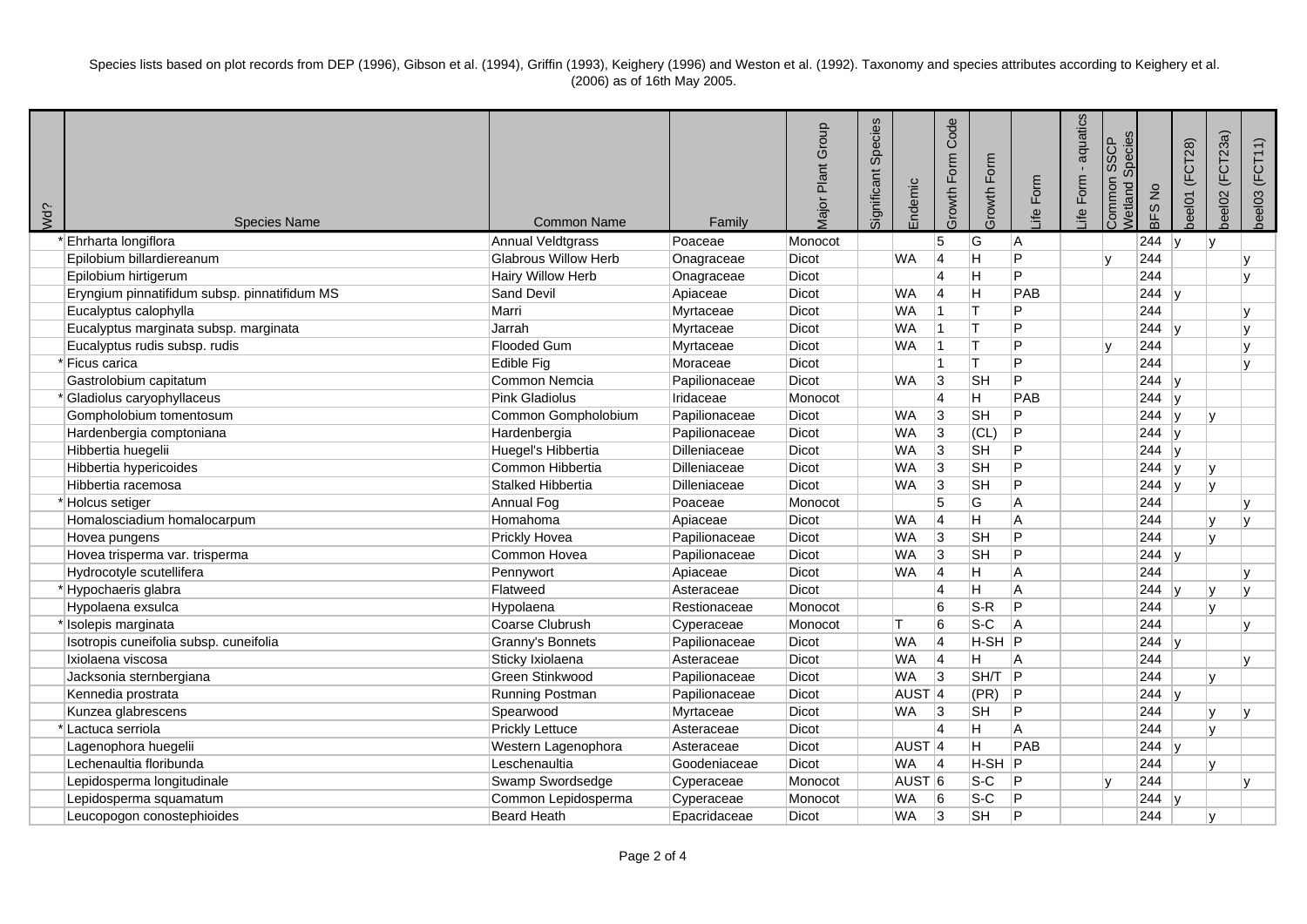Species lists based on plot records from DEP (1996), Gibson et al. (1994), Griffin (1993), Keighery (1996) and Weston et al. (1992). Taxonomy and species attributes according to Keighery et al. (2006) as of 16th May 2005.

| Wd? | <b>Species Name</b>                                              | <b>Common Name</b>            | Family         | Major Plant Group | Species<br>Significant | Endemic           | Code<br>Growth Form | Growth Form | Form<br>_ife | aquatics<br>Form<br>_ife | Species<br><b>SSCP</b><br>Common<br>Wetland | BFS No | (FCT28)<br>beel01 | (FCT23a)<br>beel02 | beel03 (FCT11) |
|-----|------------------------------------------------------------------|-------------------------------|----------------|-------------------|------------------------|-------------------|---------------------|-------------|--------------|--------------------------|---------------------------------------------|--------|-------------------|--------------------|----------------|
|     | Leucopogon gracillimus                                           | <b>Beard Heath</b>            | Epacridaceae   | <b>Dicot</b>      | <b>WA</b>              | 3                 |                     | <b>SH</b>   | P            |                          |                                             | 244    |                   | lv.                |                |
|     | Leucopogon parviflorus                                           | <b>Beard Heath</b>            | Epacridaceae   | Dicot             | <b>WA</b>              |                   | $\overline{3}$      | <b>SH</b>   | P            |                          |                                             | 244    | ۱v                |                    |                |
|     | Leucopogon racemulosus                                           | <b>Beard Heath</b>            | Epacridaceae   | <b>Dicot</b>      | <b>WA</b>              | Ι3                |                     | <b>SH</b>   | P            |                          |                                             | 244    |                   |                    |                |
|     | Lobelia alata                                                    | Angled Lobelia                | Lobeliaceae    | <b>Dicot</b>      | T.                     | 4                 |                     | H           | P            |                          | ١v                                          | 244    |                   |                    | $\mathsf{v}$   |
|     | Lobelia tenuior                                                  | Slender Lobelia               | Lobeliaceae    | <b>Dicot</b>      | <b>WA</b>              | 14                |                     | H           | l A          |                          |                                             | 244    |                   | v                  |                |
|     | Lomandra caespitosa                                              | <b>Tufted Lomandra</b>        | Dasypogonaceae | Monocot           | <b>WA</b>              | 14                |                     | lн          | P.           |                          |                                             | 244    | ۱v                |                    |                |
|     | Lomandra nigricans                                               | Lomandra                      | Dasypogonaceae | Monocot           | <b>WA</b>              | $\overline{4}$    |                     | H           | P            |                          |                                             | 244    |                   | lv.                |                |
|     | Lomandra preissii                                                | Preiss's Lomandra             | Dasypogonaceae | Monocot           | <b>WA</b>              | 14                |                     | Iн          | P            |                          |                                             | 244    |                   |                    |                |
|     | Lomandra suaveolens                                              | Lomandra                      | Dasypogonaceae | Monocot           | <b>WA</b>              | 14                |                     | H           | P            |                          |                                             | 244    |                   |                    |                |
|     | Lyginia barbata                                                  | Lyginia                       | Restionaceae   | Monocot           |                        | 6                 |                     | $S-R$       | P            |                          |                                             | 244    |                   |                    |                |
|     | Macrozamia riedlei                                               | Riedlé's Zamia                | Zamiaceae      | Cycad             | <b>WA</b>              | 3                 |                     | SH-H        | IP.          |                          |                                             | 244    |                   |                    |                |
|     | Melaleuca lateritia                                              | Robin Redbreast Bush          | Myrtaceae      | Dicot             |                        | 3                 |                     | <b>SH</b>   | IP.          |                          |                                             | 244    |                   |                    |                |
|     | Melaleuca preissiana                                             | Preiss's Paperbark            | Myrtaceae      | <b>Dicot</b>      | <b>WA</b>              | 11                |                     | т           | P            |                          | lv.                                         | 244    |                   |                    |                |
|     | Melaleuca systena                                                | Yellow Honeymyrtle            | Myrtaceae      | <b>Dicot</b>      | <b>WA</b>              | 3                 |                     | <b>SH</b>   | P            |                          |                                             | 244    | M                 |                    |                |
|     | Melaleuca thymoides                                              | Yellow Honeymyrtle            | Myrtaceae      | <b>Dicot</b>      | <b>WA</b>              | 3                 |                     | <b>SH</b>   | P            |                          |                                             | 244    |                   | $\mathbf{v}$       |                |
|     | Mesomelaena pseudostygia                                         | Semaphore Sedge               | Cyperaceae     | Monocot           | <b>WA</b>              | <sup>6</sup>      |                     | $S-C$       | P            |                          |                                             | 244    | IV.               |                    |                |
|     | Microtis media                                                   | Common Mignonette Orchid      | Orchidaceae    | Monocot           | <b>WA</b>              | 4                 |                     | н           | PAB          |                          |                                             | 244    |                   | $\mathsf{v}$       |                |
|     | Opercularia hispidula                                            | Opercularia                   | Rubiaceae      | <b>Dicot</b>      |                        | AUST <sub>3</sub> |                     | $ SH-H P$   |              |                          |                                             | 244    |                   |                    | $\mathbf{v}$   |
|     | Patersonia occidentalis                                          | Purple Flag                   | Iridaceae      | Monocot           |                        | AUST <sub>4</sub> |                     | Iн          | P            |                          |                                             | 244    |                   | lv.                |                |
|     | Patersonia occidentalis (Swamp form) (N Gibson and MN Lyons 554) | Swamp Flag                    | Iridaceae      | Monocot           | <b>WA</b>              | 14                |                     | H           | P            |                          | lv.                                         | 244    |                   |                    |                |
|     | Petrophile linearis                                              | Pixie Mops                    | Proteaceae     | <b>Dicot</b>      | <b>WA</b>              | 3                 |                     | <b>SH</b>   | lP.          |                          |                                             | 244    |                   |                    |                |
|     | Phlebocarya ciliata                                              | Phlebocarya                   | Haemodoraceae  | Monocot           | <b>WA</b>              | 4                 |                     | lH.         | P            |                          |                                             | 244    |                   | $\mathsf{v}$       |                |
|     | Phyllanthus calycinus                                            | Phyllanthus                   | Euphorbiaceae  | <b>Dicot</b>      | <b>WA</b>              | 4                 |                     | H           | P            |                          |                                             | 244    |                   |                    |                |
|     | Pimelea rosea subsp. rosea                                       | Rose Banjine                  | Thymelaeaceae  | <b>Dicot</b>      | <b>WA</b>              | 3                 |                     | <b>SH</b>   | P            |                          |                                             | 244    |                   |                    |                |
|     | Pimelea sulphurea                                                | Yellow Banjine                | Thymelaeaceae  | <b>Dicot</b>      | <b>WA</b>              | Ι3                |                     | <b>SH</b>   | P            |                          |                                             | 244    |                   |                    |                |
|     | Platysace compressa                                              | Platysace                     | Apiaceae       | <b>Dicot</b>      | <b>WA</b>              | 4                 |                     | $H-SH$ P    |              |                          |                                             | 244    |                   |                    |                |
|     | Podolepis gracilis                                               | Slender Podolepis             | Asteraceae     | Dicot             |                        | AUST <sub>4</sub> |                     | H           | ۱A           |                          |                                             | 244    |                   |                    |                |
|     | Poranthera microphylla                                           | Poranthera                    | Euphorbiaceae  | Dicot             | <b>WA</b>              | 4                 |                     | H-SH P      |              |                          |                                             | 244    |                   |                    |                |
|     | Quinetia urvillei                                                | Quinetia                      | Asteraceae     | Dicot             |                        | AUST <sub>4</sub> |                     | H           | l A          |                          |                                             | 244    |                   | $\mathbf{v}$       |                |
|     | Schoenus curvifolius                                             | Schoenus                      | Cyperaceae     | Monocot           | <b>WA</b>              | 6                 |                     | $S-C$       | lP.          |                          |                                             | 244    |                   | $\mathbf{v}$       |                |
|     | Scholtzia involucrata                                            | Scholtzia                     | Myrtaceae      | <b>Dicot</b>      | <b>WA</b>              | 3                 |                     | <b>SH</b>   | P            |                          |                                             | 244    |                   | v                  |                |
|     | *Solanum nigrum                                                  | <b>Black Berry Nightshade</b> | Solanaceae     | <b>Dicot</b>      |                        | $\overline{4}$    |                     | H           | A            |                          |                                             | 244    |                   |                    |                |
|     | * Sonchus oleraceus                                              | <b>Common Sowthistle</b>      | Asteraceae     | <b>Dicot</b>      |                        | $\overline{4}$    |                     | H           | A            |                          |                                             | 244    |                   |                    |                |
|     | Sowerbaea laxiflora                                              | <b>Purple Tassels</b>         | Anthericaceae  | Monocot           | <b>WA</b>              | 14                |                     | lH.         | PAB          |                          |                                             | 244    | 1V                |                    |                |